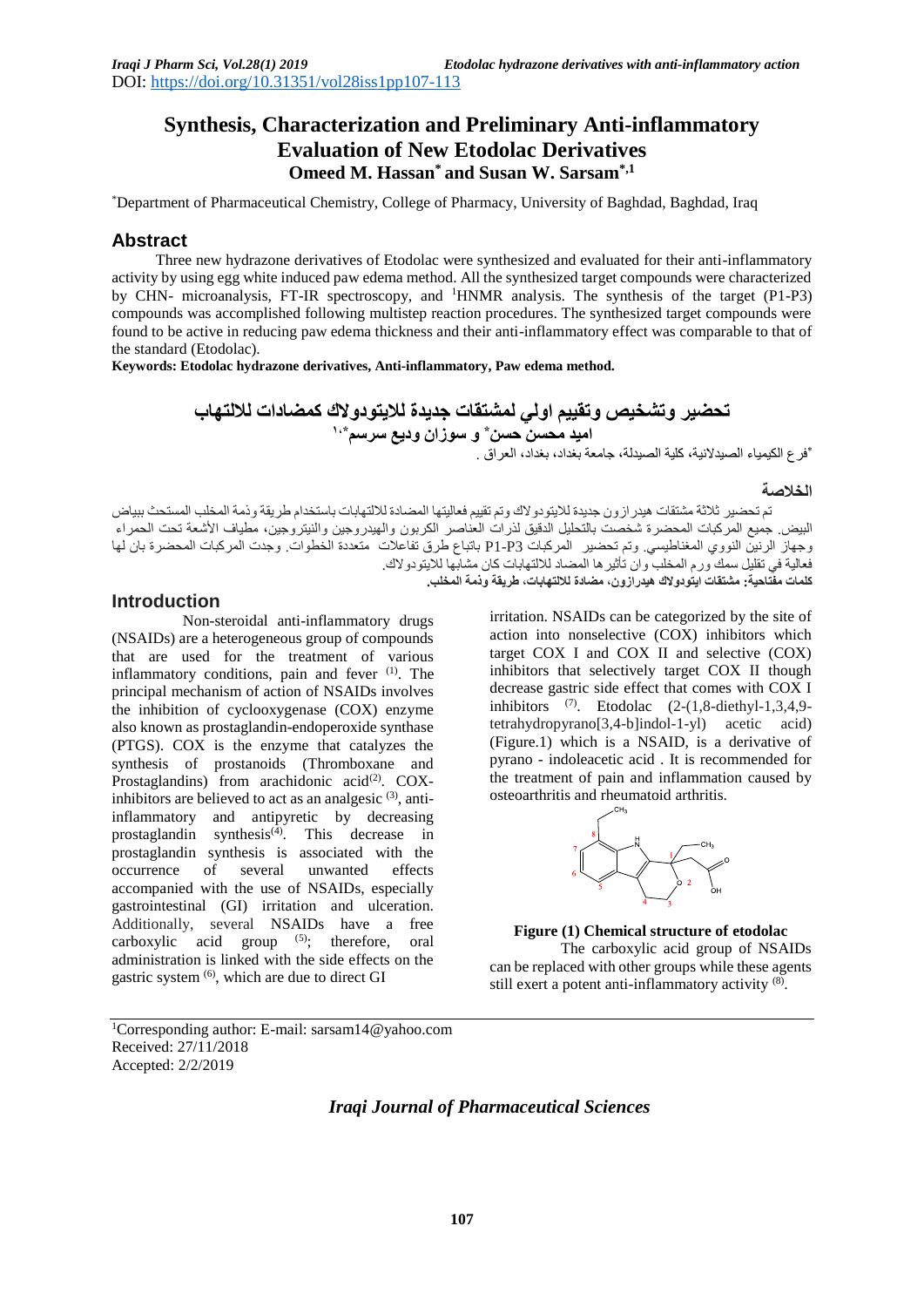Hydrazones are an important class for new drug development and an exceptional class of organic compounds in the Schiff base family. They are synthesized by heating an appropriately substituted hydrazide with aldehydes or ketones in solvents like ethanol, methanol, tetrahydrofuran, butanol, with few drops of glacial acetic acid as a catalyst  $(9)$ . Hydrazone have a wide range of biological activities like anti-bacterial, antiviral, antidepressant, cardioprotective activities and anticancer activities  $(10)$ , alongside with anti-inflammatory action. This study focused on the synthesis of new Etodolac hydrazone derivatives and the evaluation of their anti-inflammatory activity.

# **Materials and Methods**

Etodolac and different aldehydes were bought from HyperChem / China, while other chemicals and solvents (Ethanol, methanol, acetone, glacial acetic acid, concentrated  $H<sub>2</sub>SO<sub>4</sub>$ , hydrazine hydrate, n-hexane, petroleum ether, and ethyl acetate) were bought from commercial sources and used without further purification. Thin layer chromatography (TLC plates (254F) /Merck-Germany) was used to check reaction completion and purity of the product under UV light (254 nm).Melting points were measured (uncorrected) by using the capillary tube on Stuart SMP30 Electronic Melting Point Apparatus. CHN elemental microanalysis was carried out on Euro EA Elemental analyzer (Italy). IR spectra were recorded on FTIR-600 Spectrophotometer (Biotech engineering management, UK)) using KBr disc. **<sup>1</sup>**HNMR spectra were recorded on BRUKER model Ultra shield 300 MHz spectrophotometer using  $DMSO-d<sub>6</sub>$  as a solvent.

#### *Synthesis of etodolac ester [methyl 2-(1,8-diethyl-1,3,4,9-tetrahydropyrano [3,4-b] indol-1-yl) acetate] (compound A)*

A mixture of Etodolac (0.021 moles, 6g) and methanol (40 mL) in a 250 ml round bottom flask was stirred till a clear solution is achieved. The obtained solution was cooled to  $0^{\circ}$ C by using an ice bath and 3 mL of concentrated sulfuric acid  $(H<sub>2</sub>SO<sub>4</sub>)$ was added dropwise with continuous stirring, then, the mixture was set to reflux with stirring at  $75^{\circ}$ C for 5 h. After completion of the reaction (monitored by TLC (acetone: petroleum ether 5:5)), the solution was cooled down to room temperature, then it was thrown over 75 mL of cold distilled water, followed by the addition of saturated sodium bicarbonate solution (5%  $w/v$ ) in order to neutralize the excess acid. A yellowish precipitate of Etodolac methyl ester was produced. The precipitate was collected by filtration, washed with chilled distilled water and dried, then recrystallized from ethanol. Yellowish powder, **yield** = 67%, **m.p.** (128-130°C). **R***f* = 0.78 (Acetone 5: Petroleum Ether 5). **IR** (KBr disc), (*v* cm-1 )**:**3379: (NH) str. of Indole, 3062: Aromatic (C-H) str., 2968: (C-H) asymm. str. of  $CH_3$  and  $CH_2$ , 2875: (C-H) symm. str. of CH<sub>3</sub> and CH<sub>2</sub>, 1709: (C=O) str. of ester, 1236: (C-O-C) str. of ether.**<sup>1</sup>H NMR:** (300 MHz, DMSOd6, δ=ppm): 0.62 (3H, t,  $-CH_2-CH_3$  at C1), 1.26 (3H, t,  $-CH_2-CH_3$  at C8), 1.9-2.11 (2H, m,  $-CH_2-CH_3$  at C1), 2.5-3.04 (6H, m, - $CH_2-CH_3$  at C8,  $-CH_2$ -COOCH<sub>3</sub> at C1and  $-CH_2$  at C4), 3.56 (3H, s, -COOC $H_3$ ), 3.80 (2H, dd, -C $H_2$  at C3), 6.79- 7.00 (2H, m, Ar-H5, H6), 7.23 (1H, d, Ar-H7), 10.48 (1H, s, Indole, N-H).

# *Synthesis of etodolac hydrazide (2-(1,8-diethyl-1,3,4,9-tetrahydropyrano[3,4-b] indol-1yl) acetohydrazide) (compound B)*

To a solution of compound A  $(0.02 \text{ moles}, 6 \text{ g})$  in absolute ethanol (70 mL), an excess amount of hydrazine hydrate 80% (0.2 moles, 10mL) was added, and the mixture was refluxed at 80 $\degree$ C for 6 h. At the end of the reflux time, the mixture was left to be cooled down to room temperature (r.t.), then cold distilled water was added to the mixture, a white precipitate was formed which was left overnight. The obtained precipitate was filtered, washed several times with cold distilled water, dried and recrystallized from ethanol. White powder, **yield** = 88%, **m.p.** (187-189 °C). **R***f* = 0.41 (Acetone 5: Petroleum Ether 5). **IR** (KBr disc), (*v* cm-1 )**:** 3354, 3313: (NH) str. of Indole and hydrazide, 3062: Aromatic (C-H) str., 2970: (C-H) asymm. str. of  $CH_3$  and  $CH_2$ , 2875: (C-H) symm. str. of  $CH_3$  and  $CH<sub>2</sub>$ ,1655: (C=O) str. of amide, 1620: (NH) bend., 1242: (C-O-C) str. of ether.**<sup>1</sup>H NMR:** 0.61 (3H, t, -  $CH_2$ -CH<sub>3</sub> at C1), 1.25 (3H, t, -CH<sub>2</sub>-CH<sub>3</sub> at C8), 2.04 (2H, q, -C $H_2$ -CH<sub>3</sub> at C1), 2.61-2.9 (6H, m, C $H_2$ -CONHNH<sub>2</sub>,  $-CH_2-CH_3$  at C8,  $-CH_2$  at C4), 3.95 (2H, dd,  $-CH<sub>2</sub>$  at C3), 4.25 (2H, b.s. NH-N $H<sub>2</sub>$ ), 6.80-6.98 (2H, m, Ar-H5, H6), 7.22 (1H, d, Ar-H7), 8.92 (1H, s, NH-NH2), 10.54 (1H, s, Indole N-H). *Synthesis of aryl hydrazones 2-(1,8-diethyl-1,3,4,9 tetrahydropyrano[3,4-b] indol-1yl) acetohydrazide* 

*derivatives (P1 - P3)* Three drops of glacial acetic acid were added to an ethanolic solution of each of the following aldehydes (scheme 1): (**1**) [3,5-dimethoxy-4 hydroxybenzaldehyde (0.005 moles, 0.91g)], (**2**) [4 hydroxy-3-nitrobennzaldehyde (0.005 moles, 0.84g)], (**3**) [2-pyridine carboxaldehyde (0.005moles, 0.6g)], placed in round bottom flask equipped with magnetic stirrer. Compound B (0.005moles, 1.55g) dissolved in absolute ethanol (20mL) was added to a stirred solution of each of the above mentioned aldehydes mixtures separately. Then each reaction mixture was refluxed at 80  $^{\circ}$ C for 8 h. At the end of the reaction (monitored by TLC), 50 mL of cold ice water was added to the mixture. The precipitate formed was collected, dried and recrystallized from solvents (80% ethanol for P2, 70%, 75% ethanol for P1 and P3 respectively) to get the intended products.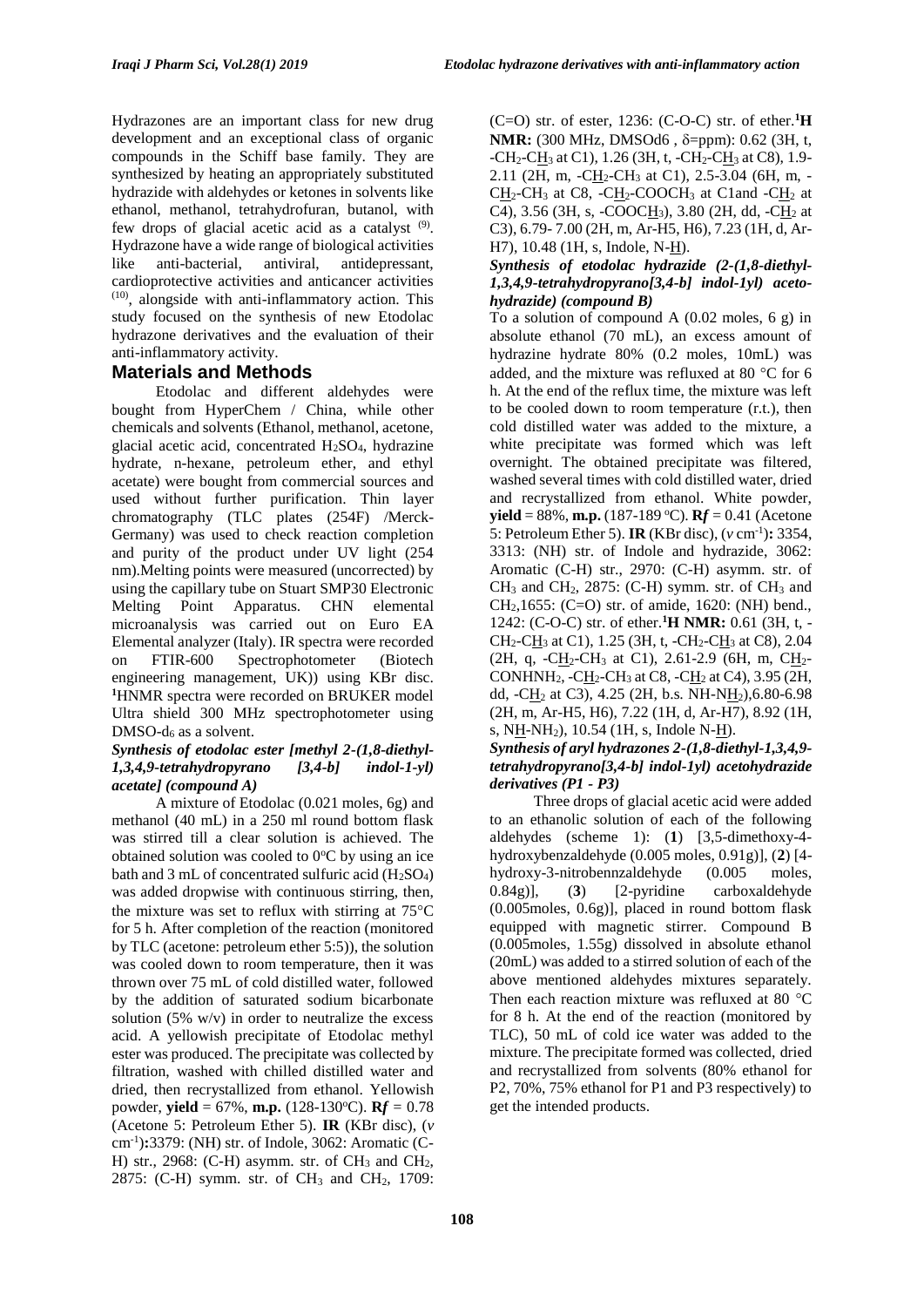#### *(P1) 2-(1,8-diethyl-1,3,4,9-tetrahydropyrano[3,4 b]indol-1-yl) - N' - ( 4 – hydroxyl -3 , 5 - dimethoxy – benzylidene ) acetohydrazide.*

White powder**, Yield** = 81**%**, **m.p.** (173- 175 <sup>o</sup>C). **R***f =* 0.46 (Ethyl acetate 6: n-Hexane 4). **IR**  (KBr disc), (*v* cm-1 )**:**3555-3210: (OH) str. broad band, 3377, 3271: (NH) str. of Indole and hydrazone,3060: Aromatic (C-H) str.,2964: (C-H) asymm. str. of  $CH_3$  and  $CH_2$ . 2875: (C-H) symm. str. of  $CH_3$  and  $CH_2$ , 1641:  $(C=O)$  str. of amide.1589: (C=N) str., 1512: Ar. (C=C) str., 1213: (C-O-C) str. of ether**. <sup>1</sup>H NMR:** 0.59,0.68(3H, tt, -  $CH_2$ -CH<sub>3</sub> at C1), 1.25 (3H, t, -CH<sub>2</sub>-CH<sub>3</sub> at C8), 2.07 (2H, q, -CH<sub>2</sub>-CH<sub>3</sub> at C1), 2.66 (2H, q, -CH<sub>2</sub>-CH<sub>3</sub> at  $C8$ ), 2.77-3.04 (4H, m, -CH<sub>2</sub>CONH, -CH<sub>2</sub> at C4), 3.74, 3.79 (6H, 2s, 2–OCH3), 3.99 (2H, dd, -CH<sup>2</sup> at C3), 6.85-7.0, 7.19-7.29 (5H, 2m, Ar-H), 7.88, 8.08  $(1H, ss, N=CH), 8.85$  (1H, bs, OH), 10.50 (1H, s, Indole N-H), 11.0, 11.22 (1H, ss, -CO-NH).**CHN**: *C26H31N3O5*, M.wt:465.55, *Calculated* **C**;(67.08), **H;** (6.71),**N**; (9.03). *Observed* **C**;(68.88), **H;**(6.483), **N**; (8.743).



#### *(P2) 2-(1,8-diethyl-1,3,4,9-tetrahydropyrano[3,4 b] indol-1-yl)-N'-(4-hydroxy-3-nitro-benzylidene) acetohydrazide.*

Pale yellow powder**, Yield**=77**%**, **m.p.** (122-125 °C).  **(Ethyl acetate 4: n-Hexane** 6). **IR** (KBr disc), (*v* cm-1 )**:**3417, 3249: NH str. of Indole and hydrazone overlapping with (OH) str. of Phenol,3089: Aromatic (C-H) str., 2964: (C-H) asymm. str. of CH<sub>3</sub> and CH<sub>2</sub>, 2875: (C-H) symm. str. of CH<sub>3</sub> and CH<sub>2</sub>, 1666: (C=O) str. of amide, 1622:  $(C=N)$  str., 1522: Ar.  $(C=C)$  str. and asymm.  $(NO<sub>2</sub>)$ str., 1323: symm.  $(NO_2)$  str., 1257:  $(C-O-C)$  str. of ether. <sup>1</sup>**H** NMR: 0.59, 0.66 (3H, tt, -CH<sub>2</sub>-C<u>H</u><sub>3</sub> at C1), 1.25(3H, t, -CH<sub>2</sub>-CH<sub>3</sub> at C<sub>8</sub>), 2.10 (2H, q, CH<sub>2</sub>-CH<sub>3</sub> at C1), 2.66 (2H, q, CH2-CH<sup>3</sup> at C8), 2.83-2.99 (4H, m, -CH2CONH at C1, -CH<sup>2</sup> at C4), 3.98 (2H, dd, -  $CH<sub>2</sub>$  at C3), 6.84-6.97 (2H, m, Ar-H5, H7), 7.12-7.28 (2H, m, Ar-H6, H5´), 7.83 (1H, dd, Ar-H6´), 7.93, 8.08(1H, ss, N=CH), 8.18 (1H, s, Ar-H2´), 8.93 (1H, bs, OH), 10.48 (1H, s, Indole N-H), 11.17, 11.34 (1H, ss, -CO-N<u>H</u>). **CHN**: C<sub>24</sub>H<sub>26</sub>N<sub>4</sub>O<sub>5</sub>, M.wt:450.50. *Calculated* **C**; (63.99), **H;** (5.82), **N**;





#### *(P3) 2-(1, 8-diethyl-1,3,4,9-tetrahydropyrano[3,4 b]indol-1-yl)-N'-(pyridin-2-ylmethylene) acetohydrazide.*

Off-white powder**, Yield** = 54**%**, **m.p.** (148-153 °C).  **(Ethyl acetate 6: n-Hexane** 4)). **IR** (KBr disc), (*v* cm-1 ):3298, 3247: (NH) str. of Indole and hydrazone, 3053: Aromatic (C-H) str., 2964: (C-H) asymm. str. of CH<sup>3</sup> and CH2, 2873: (C-H) symm. str. of  $CH_3$  and  $CH_2$ , 1672: (C=O) str. of amide, 1606: (C=N) str., 1556: Ar. (C=C) str., 1230: (C-O-C) str. of ether. **<sup>1</sup>H NMR:** 0.59, 0.68 (3H, tt, -  $CH_2$ -CH<sub>3</sub> at C1), 1.26 (3H, t, -CH<sub>2</sub>-CH<sub>3</sub> at C8), 2.11  $(2H, q, CH_2-CH_3 \text{ at } Cl)$ , 2.61-2.73, 2.82-3.01 (6H, 2m,  $CH_2$ -CH<sub>3</sub> at C8, -CH<sub>2</sub>CONH at C1, -CH<sub>2</sub> at C4), 4.06 (2H, dd, -CH<sup>2</sup> at C3), 6.82-7.00 (2H, m, Ar-H5, H6), 7.23 (1H, d, Ar-H7), 7.33-7.45 (1H, m, Ar-H4´), 7.50-7.59 (1H, m, Ar-H3´), 7.78-7.92 (1H, m, Ar-H2´), 8.03, 8.22 (1H, ss, N=CH), 8.53-8.63 (1H, m, Ar-H5´), 10.50 (1H, s, Indole N-H), 11.40, 11.51 (1H, ss, -CO-NH).**CHN**:C23H26N4O2, M.wt:390.49, *Calculated* **C**; (70.75), **H;** (6.71), **N**; (14.35), *Observed* **C**; (69.722), **H;** (7.006), **N**; (14.868).



### *Evaluation of the anti-inflammatory activity (11)* Albino rats of both sexes weighing  $(190 \pm 10 \text{ g})$  were delivered by the animal house of the College of Pharmacy, University of Baghdad, and are kept in the same place under consistent conditions. Animals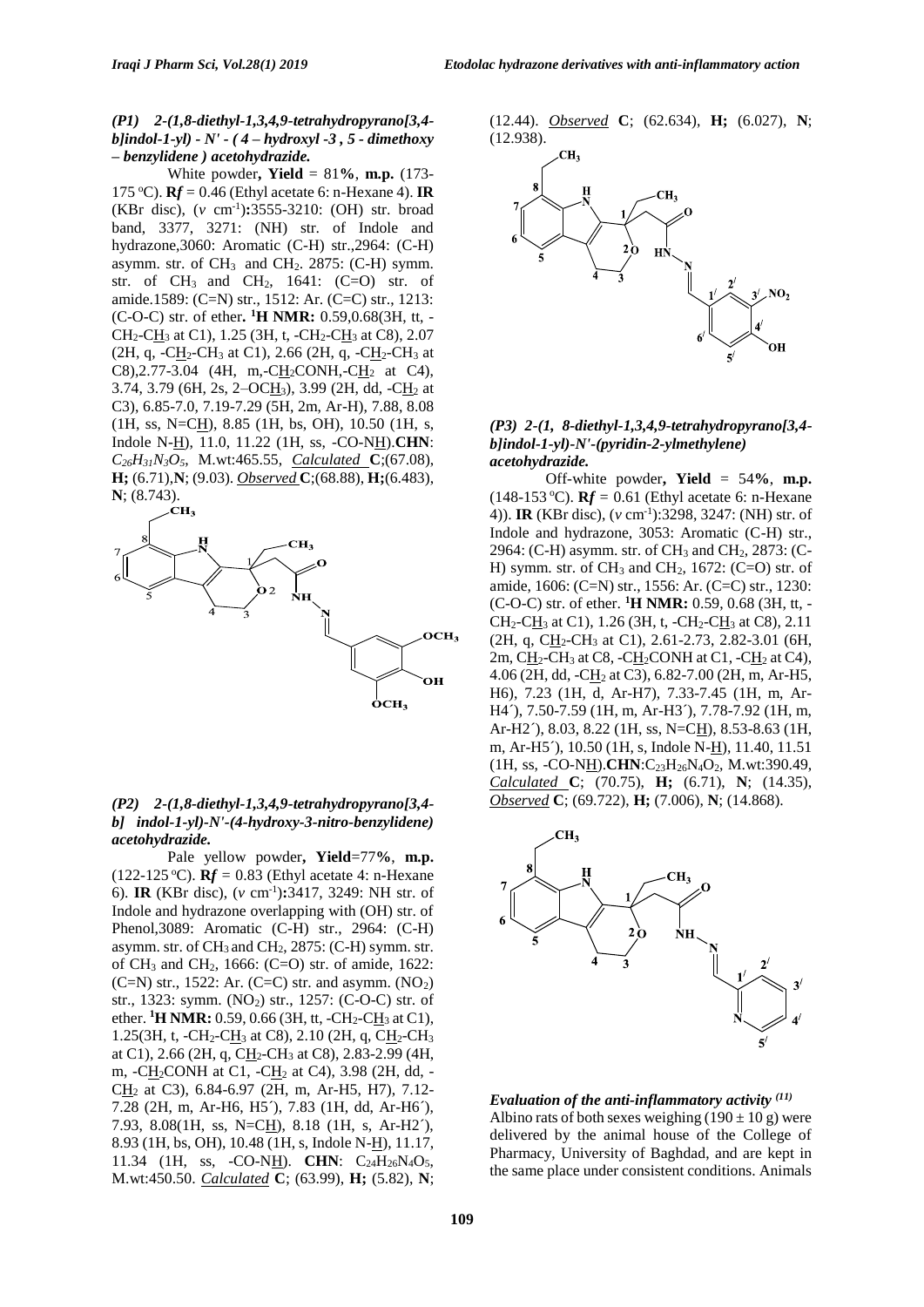were fed commercial chaw and had access to water freely. Animals were divided into five groups (each group consists of 6 rats) including standard (Etodolac), control (DMSO) and P1, P2 and P3 groups. Dose determination of the final synthesized compounds (Table 1) was done according to the equation below, Egg white induced edema model (12) was used to study the anti-inflammatory activity of the target compounds. This was achieved by the administration of an intraperitoneal (i.p) injection of each of the final products, Etodolac or control, individually to the five animal groups. Thirty minutes after that subcutaneous injection (S.C.) of 0.05 mL of undiluted egg-white was injected into the plantar side of the left hind paw of the rats of each group. Vernea was used to measure paw thickness at six-time intervals (0, 30, 60, 120, 180, and 240 min.), where zero time was the time at which the products, standard, and control were administered intra-peritoneally.

**Dose of Referance Compound** Molecular weight of reference compound

Dose of tested compound Molecular weight of tested compound

| final products |                           |         |               |  |  |  |
|----------------|---------------------------|---------|---------------|--|--|--|
|                | Product no.               | M.wt.   | Dose mg/kg    |  |  |  |
|                | <b>Etodolac</b><br>(Std.) | 287.359 | $10^{(a)}$    |  |  |  |
|                | P1                        | 465.550 | $16.20^{(b)}$ |  |  |  |
|                | P <sub>2</sub>            | 450.495 | $15.68^{(b)}$ |  |  |  |
|                | P3                        | 390.487 | $13.59^{(b)}$ |  |  |  |

**Table (1) Doses determined for the synthesized** 

(a)The standard dose for Etodolac in mg/kg. (b)The determined dose which is equivalent to Etodolac dose.

Multiple comparisons between the synthesized target compounds against control and reference drug were done using one-way ANOVA test, then to see the significance between each pair of compounds, post hoc Tukey test was used, which offers an advantage over the use of independent ttest for more powerful accuracy for calculating the p-value. Graph Pad Prism 8.0.0 program was used to carry out the statistical analysis.

#### **Results and Discussion** *Chemistry*

 The synthetic pathways used for the preparation of the target Etodolac hydrazone

derivatives (P1-P3) are summarized in scheme (1). Etodolac methyl ester Compound (A) was synthesized by the reaction of Etodolac with methanol along with the use of few drops of concentrated  $H_2SO_4$  Compound (B) was synthesized by the reaction of Etodolac methyl ester with hydrazine hydrate  $(NH_2NH_2H_2O)$ . The synthesis of the final Etodolac hydrazone derivatives involves the reaction of Etodolac hydrazide with different types of aldehydes by using glacial acetic acid as a catalyst.

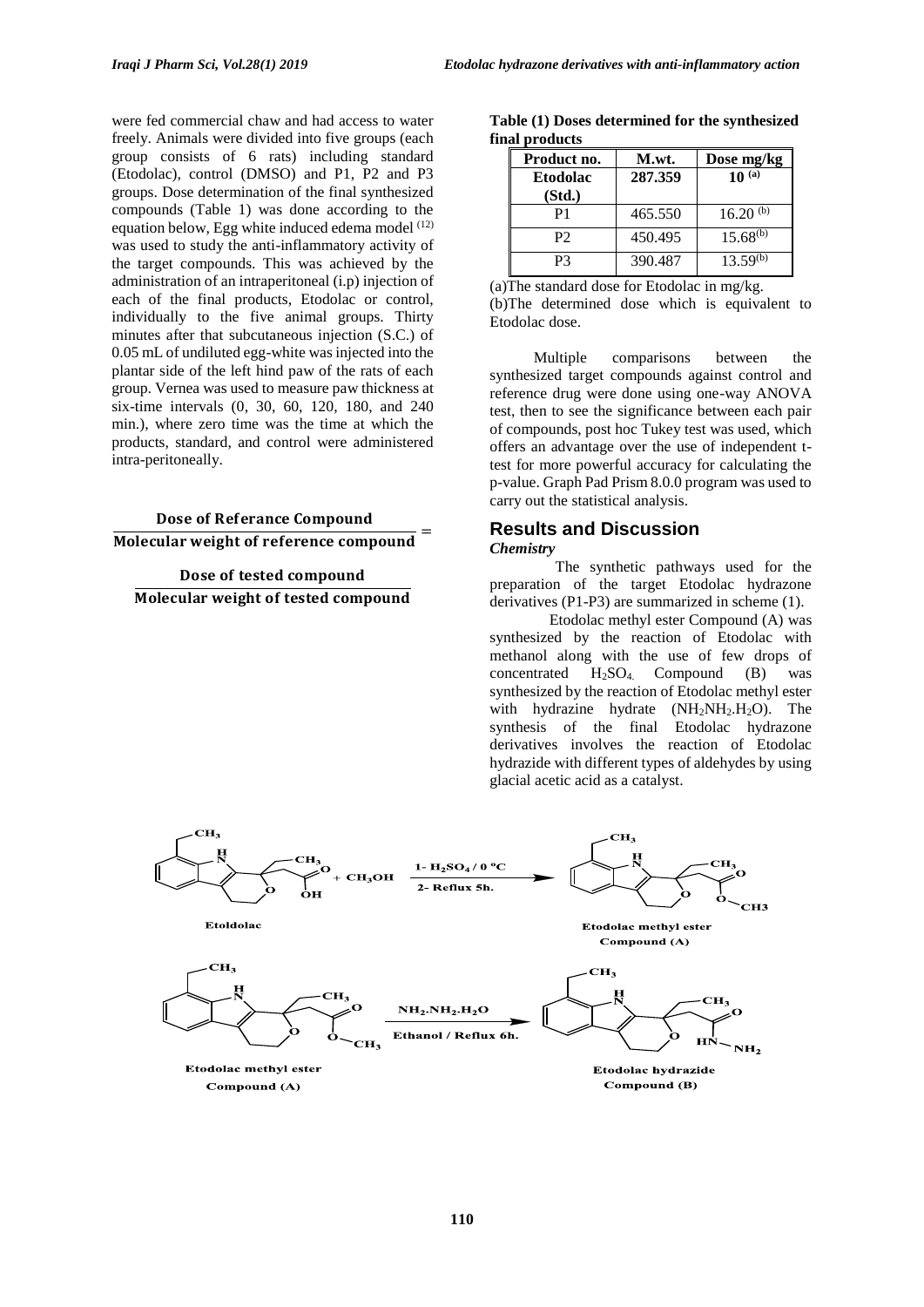

*ArCHO: are listed below;*



**Scheme (1) The synthesis of target compounds (P1-P3).**

The structures of all the synthesized compounds were characterized by FT-IR, <sup>1</sup>HNMR and CHN elemental microanalysis. The infrared spectra of the hydrazone derivatives (P1-P3) showed the characteristic absorption band at (1641-1672) cm**-1** due to (C=O) stretching of amide as well as the appearance of bands at (1589-1622) cm**-1** attributed to the(C=N) stretching of the imine. Additionally, two other absorption bands were displayed at (3298- 3417) cm**-1** and (3247-3271) cm**-1** attributed to (N-H) stretching of indole and hydrazone, respectively.

The <sup>1</sup>HNMR spectra of the target compounds (P1 - P3) confirmed the synthesis of hydrazone derivatives. Characteristic signals of hydrazone were shown in the region (7.83-8.22 ppm) as two singlets attributed to the azomethine proton N=CH, another characteristic signal of hydrazone due to – CO-NH proton was displayed as two singlets resonating at 11.00-11.54 ppm, in addition to the loss of signal at 4.25 ppm for the two hydrazide protons NH-NH<sub>2</sub>.

 Generally, hydrazones may exist as E and Z geometrical isomers (12). This explains the appearance of each of azomethine N=CH and CO-NH proton as two singlets.

#### *Evaluation of the anti-inflammatory activity Comparison of reference drug (Etodolac) versus control (DMSO)*

At baseline and after 30 minutes, there was no significant difference between control and etodolac in paw edema reduction, but after 60 minutes the difference becomes significant in which etodolac offer more reduction in the percent paw thickness compared to the control. Further reduction was continued significantly at 120 minutes, up to 240 minutes as shown in Figure (2) below;



**Figure (2) Effect of etodolac (reference), and dimethyl sulfoxide (control) on egg-white induced paw edema in rats measured in percentage.**

**Note: Time (30) min. is the time of egg-white injection.**

## *Comparison of the effect of synthesized compounds P1, P2 and P3 versus control*

No significant difference was found between the target compounds compared to the control at baseline and after 30 minutes. However, compound (P3) produced a significant difference in the reduction of paw thickness at 60, 180 and 240 minutes compared to the control. Whereas, a significant difference compared to the control in percent reduction of paw thickness was shown for compound (P2) at 120 and 240 minutes. These results are shown in table (2) and figure (3).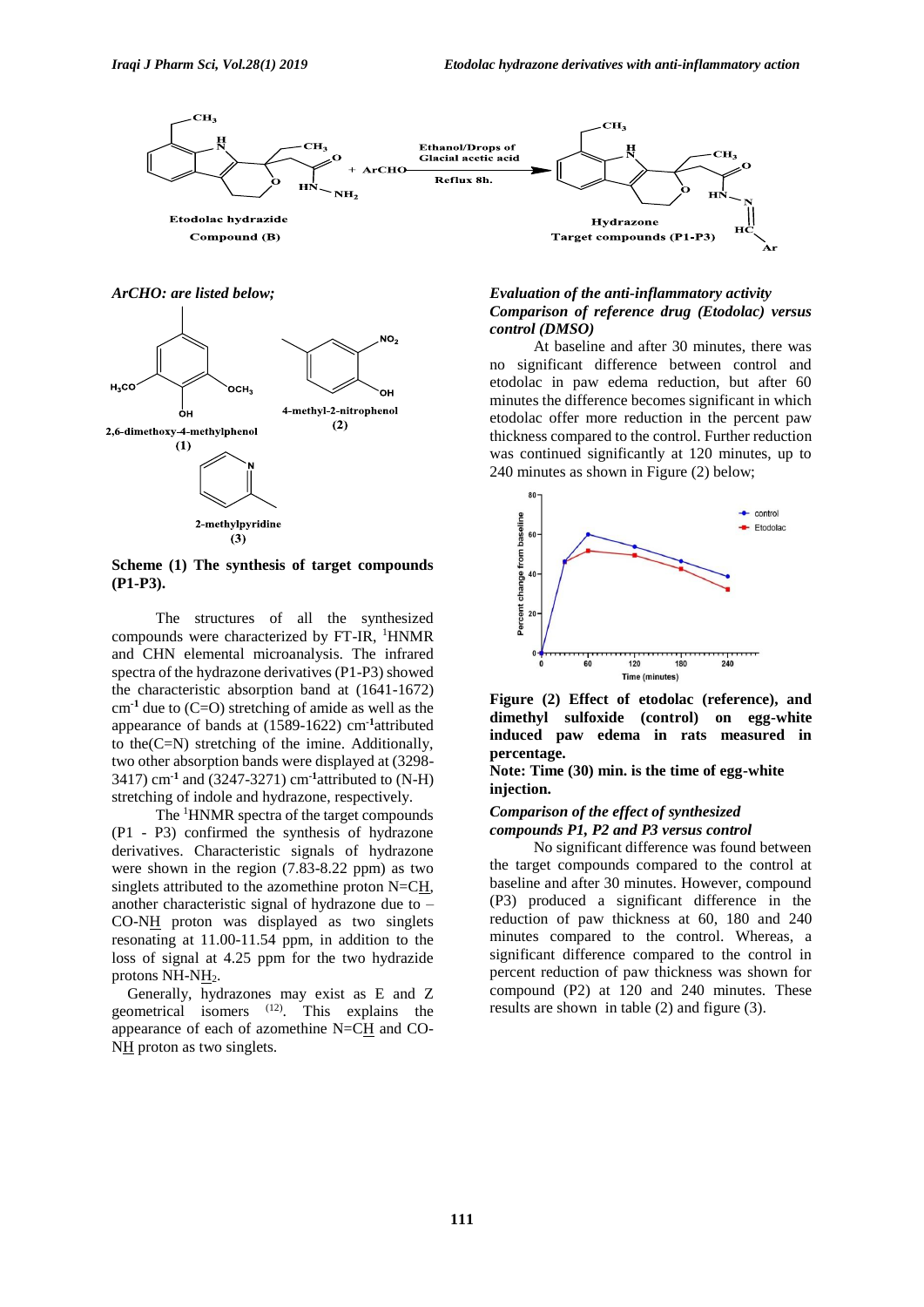|                          | <b>Time</b><br>(min) | Control<br>$n=6$ | <b>P1</b><br>$n=6$ | P <sub>2</sub><br>$n=6$ | P <sub>3</sub><br>$n=6$ |
|--------------------------|----------------------|------------------|--------------------|-------------------------|-------------------------|
| Paw<br>thickness<br>(mm) | 0                    | $3.77 \pm 0.10$  | $3.78 \pm 0.13$    | $3.65 \pm 0.09$         | $3.70 \pm 0.07$         |
|                          | 30                   | $5.51 \pm 0.09$  | $5.24 \pm 0.16$    | $4.98 \pm 0.10$         | $5.04 \pm 0.18$         |
|                          | 60                   | $6.03 \pm 0.18$  | $5.68 \pm 0.14$    | $5.53 \pm 0.08$         | $5.36 \pm 0.14*$        |
|                          | 120                  | $5.80 \pm 0.22$  | $5.56 \pm 0.12$    | $5.08 \pm 0.08^*$       | $5.22 \pm 0.13$         |
|                          | 180                  | $5.52 \pm 0.18$  | $5.31 \pm 0.11$    | $4.92 \pm 0.14$         | $4.85 \pm 0.08^*$       |
|                          | 240                  | $5.23 \pm 0.12$  | $4.97 \pm 0.14$    | $4.57 \pm 0.09*$        | $4.58 \pm 0.09*$        |

**Table (2) Effect of dimethyl sulfoxide (control) and target compounds (P1-P3) on egg-white induced paw edema**

Data are expressed in mm paw thickness as mean  $\pm$  SEM.

n= number of animals.

Time (0) is the time of i.p. injection of tested compounds, and DMSO (2ml/kg)

Time (30) is the time of injection of egg-white (induction of paw edema).

Significantly different compared to control: p-value \*< 0.033 (GP system)

## *Comparison of the effect of synthesized compounds P1, P2 and P3 versus etodolac*

There was no significant difference in the reduction of paw thickness between the synthesized target compounds compared to Etodolac at baseline

and after 30, 60, 120, 180and 240 minutes. All the synthesized compounds produce reduction in paw thickness which was comparable to the standard (Etodolac) as presented in table (3) and figure (3).

| Table (3) Effect of etodolac (reference) and target compounds (P1-P3) on egg-white induced paw edema |  |  |
|------------------------------------------------------------------------------------------------------|--|--|

|                  | <b>Time</b> | <b>Etodolac</b> | P <sub>1</sub>  | P <sub>2</sub>  | P <sub>3</sub>  |
|------------------|-------------|-----------------|-----------------|-----------------|-----------------|
|                  | (min)       | $n=6$           | $n=6$           | $n=6$           | $n=6$           |
|                  | $\mathbf 0$ | $3.51 \pm 0.11$ | $3.78 \pm 0.13$ | $3.65 \pm 0.09$ | $3.70 \pm 0.07$ |
| Paw<br>Thickness | 30          | $4.70 \pm 0.09$ | $5.24 \pm 0.16$ | $4.98 \pm 0.10$ | $5.04 \pm 0.18$ |
|                  | 60          | $5.33 \pm 0.12$ | $5.68 \pm 0.14$ | $5.53 \pm 0.08$ | $5.36 \pm 0.14$ |
|                  | 120         | $5.24 \pm 0.08$ | $5.56 \pm 0.12$ | $5.08 \pm 0.08$ | $5.22 \pm 0.13$ |
| (mm)             | 180         | $5.00 \pm 0.17$ | $5.31 \pm 0.11$ | $4.92 \pm 0.14$ | $4.85 \pm 0.08$ |
|                  | 240         | $4.64 \pm 0.13$ | $4.97 \pm 0.14$ | $4.57 \pm 0.09$ | $4.58 \pm 0.09$ |

Data are expressed in mm paw thickness as mean  $\pm$  SEM.

n= number of animals.

Time (0) is the time of i.p. injection of tested compounds, and Etodolac.

Time (30) is the time of injection of egg-white (induction of paw edema).

**Note**: In this case all compounds with no significant difference compared to Etodolac



**Figure (3) Effect of etodolac, dimethyl sulfoxide (DMSO), compounds P1, P2, and P3 on egg-white induced paw edema in rats. Results are expressed as mean ± SEM & Percent. (n=6 for each group). Note: Time (30) is the time of egg-white injection.**